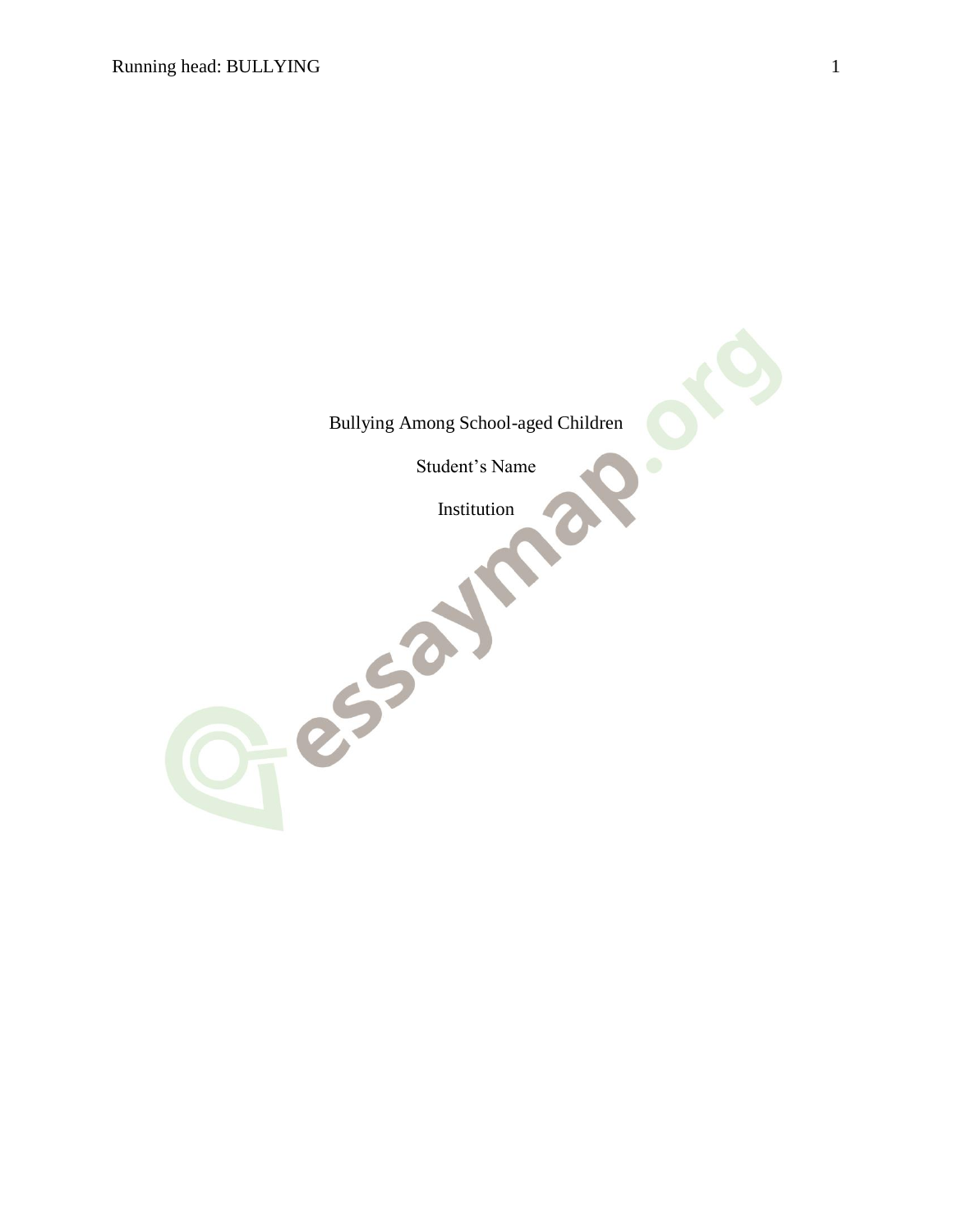Bullying Among School-aged Children

# **Introduction**

During the adolescent stage, children encounter different life circumstances that significantly affect their childhood development. It is in this phase of life that most school-age and teenagers are profoundly affected by harmful social interactions. According to Andrade, Gomes, Granville-Garcia, and Menezes (2019), bullying refers to any violent acts, involving intentional aggression without any apparent reason, that results in pain and suffering. There is very little difference between the causes and effects of bullying in educational institutions around the world. However, the highest rates of bullying have been reported in schools in developed towns and cities as compared to rural areas. According to Andrade et al. (2019), such cases have been attributed to the increased exposure to social technologies among school-age children in urban areas than in rural surroundings. The recent establishment of research to investigate the extent of bullying among school-age children, has enabled the society to make significant steps in setting up measures that ensure the protection of children likely to be victims, both within and outside the school environment. Besides, the findings have been vital in reducing the increasing incidences of suicides among teenagers and young adults. In this context, the paper addresses the common types of bullying, their causes and effects, and the prevention measures that have so far been adopted in educational institutions to curb bullying and protect its sufferers.

## **Types of Bullying**

The most common incidences of bullying reported in almost all schools in the world include nicknaming, abuse through verbal expressions and gestures, stealing, physical aggression, and threats. The National Centre Against Bullying categories the various types of bullying into four main categories: physical, verbal, social, and cyberbullying. Some of the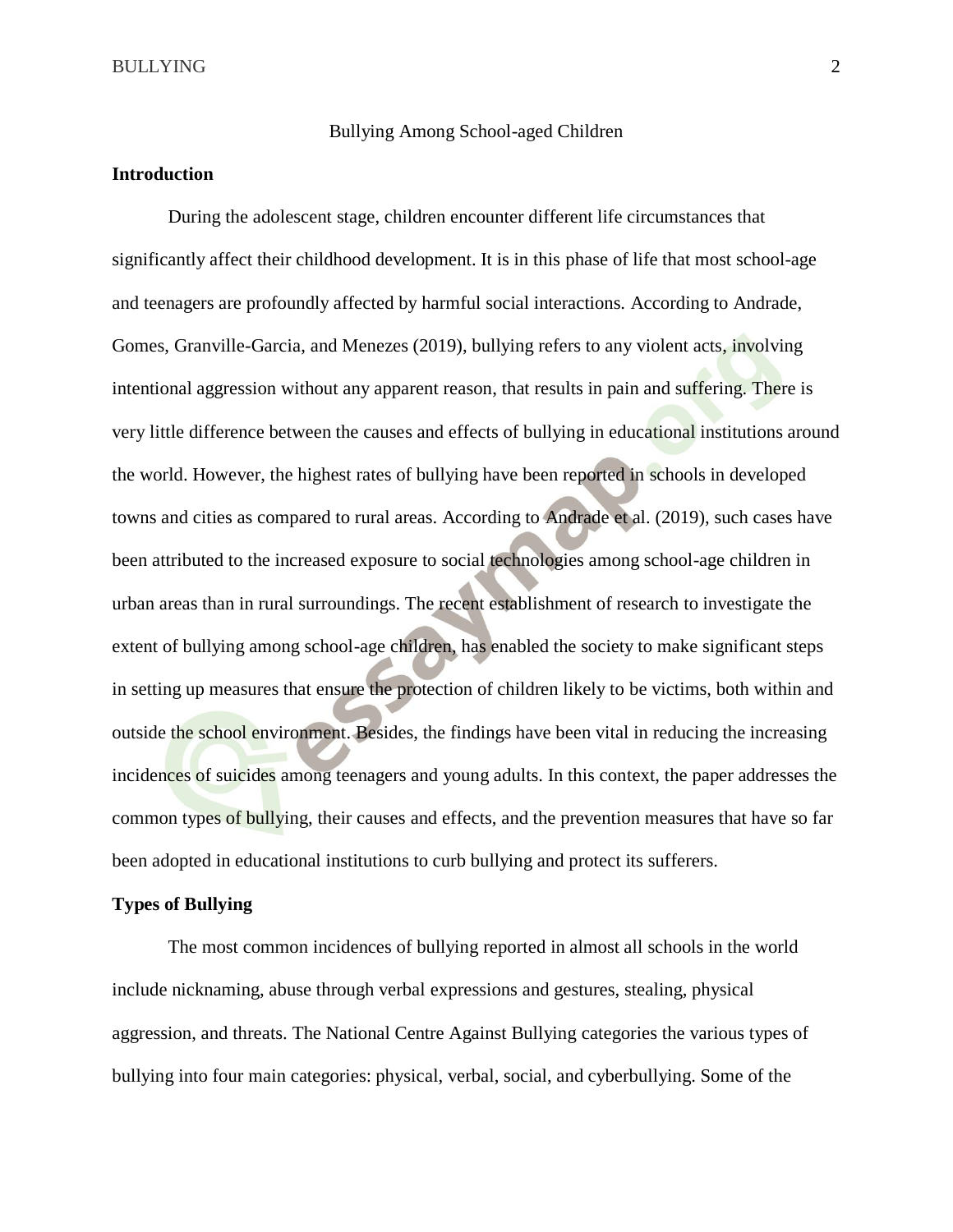instances of physical bullying include intentionally hitting, pinching, kicking, tripping, or destroying another person's property without any apparent reason. Verbal bullying, on the other hand, includes incidences such as insulting, teasing, intimidating, verbal abuse, or making racist remarks to offend the victim. Zimbardo and Rosemary (2017) state that often verbal bullying is characterized by perpetrators relentlessly insulting the victim to belittle or demean them. Furthermore, they tend to select their subjects based on physical size, appearance, and behavior. As a result, children with special needs have recorded the highest number of victims of verbal bullying, as stipulated in Shore's (2014) research.

Social bullying, also known as covert bullying, refers to any act aimed at harming one's social reputation or humiliating one behind their back. Examples of incidences grouped under social bullying include lying, spreading rumors, mimicking another person unkindly, and lobbying other people to exclude another person socially. Others involve making negative physical, facial gestures, or contemptuous looks and carrying out nasty jokes that eventually humiliate or embarrass another person. Zimbardo and Rosemary (2017) argue that social bullying is the hardest to single out since it is occasionally not directed to the victim.

Moreover, with the recent advancement in technology, cyberbullying has spread around the world either as an overt or covert type of bullying, supported by digital technologies such as software, websites, and instant messaging and texts. It tends to occur at any time, in public or private, and is often only known by the victim. Examples of incidents of cyberbullying include uploading embarrassing photos, making hurtful comments, or posting threats on another person's social page.

#### **Causes and Effects**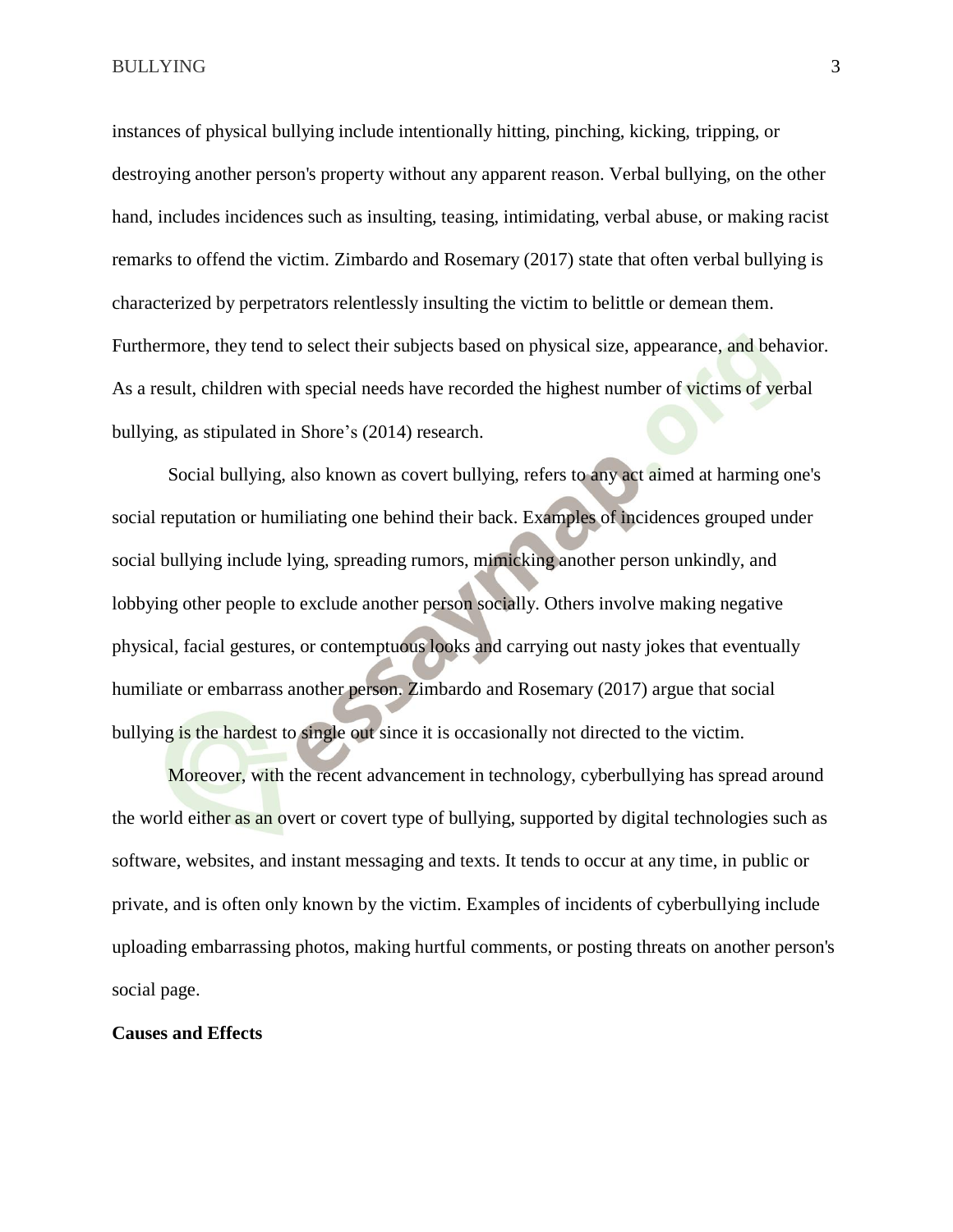There are various reasons perpetrators of bullying molest their victims. They range from physiological factors to merely the desire to get attention. According to Kwang and Yin (2016), bullies molest their victims to have them realize their superiority. Some consider it fun and means to take out their feelings on others. Additional reasons include revenge, jealousy, aggressive personality, and absence of adult supervision. Furthermore, people bully others to get noticed and be perceived as 'cool.' Others, especially those without pity, do it because they like to see their victims being hurt or crying. Moreover, Kwang and Yin's (2016) research links motives of bullies to aggressive personality, highlighting the fact that they take out there stress on their weaker peers with the hope of boosting their self-esteem. Surprisingly, Zimbardo and Rosemary's (2017) study capture victims of bullying as the perpetrators, since they are highly likely to molest other people out of frustrations and anger originating from their social problems. In this case, they bully others to reacquire their lost confidence.

Furthermore, the effects of bullying vary from physical pain to psychological disorders, such as depressions, anxiety, low self-esteem, and suicidal tendencies. Zimbardo and Rosemary (2017) point out that bullying can also affect the perpetrators, and those witnessing the act. School-age children who are victims of bullying have reported instances of feeling depressed, lonely, sad, poor eating habits, and a decrease in their interests in the activities they like doing. According to Andrade et al. (2019), these issues persist further to the child's adulthood when they are continuously bullied throughout their adolescent stage. Another significant effect evident among most victims of bullying is the decline in their academic performance, low GPA scores, and participation in school activities. There is a high number of school dropouts and students reporting to have skipped school because of the fear of being bullied in school.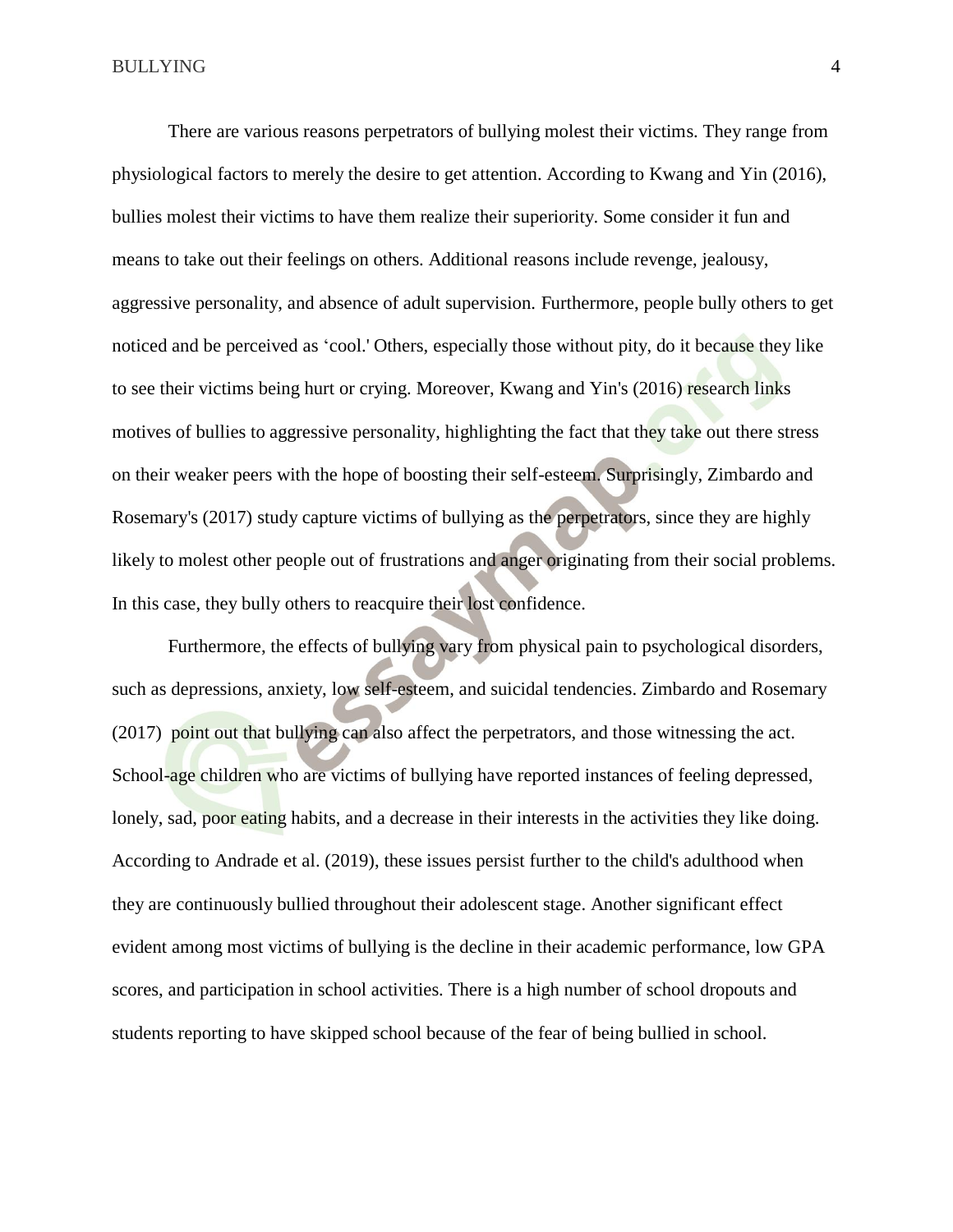Thompson and Kyle's (2005) research has linked some of the cases of mass shootings in schools to bullying, as a number of the perpetrators have reported having once been molested in school.

Kids who bully others also tend to have their share of negative consequences as some of them end up as drug addicts, convicts, and divorced in their adult life. A high percentage of cases involving abusive romantic partners have either both or one of the partners reported to have been a bully in school. Furthermore, the fear arising from witnessing acts of bullying has made some of the children to opt from going to school or develop depression and anxiety.

#### **Prevention measures**

In an attempt to try and curb bullying among school-aged children, several school managements have installed surveillance cameras throughout the institution. Additionally, strict regulations against bullying have been established, most involving suspension and even expulsion of any student reported or caught on camera molesting another student. Schools have also made efforts to establish clubs and programs aimed at creating awareness on the adverse effects of bullying and the importance of schooling in harmony. The rest of the school staff have also been included in the fight against bullying by supervising support groups and looking out for any potential case of bullying.

### **Conclusion**

In summary, bullying has been a social practice, always causing low self-esteem and psychological suffering among teenagers around the world. Consequently, most victims of bullying have recorded a decrease in academic performance, suffered from antisocial personality disorders, and showcases violent behaviors in adulthood. Schools around the country have, therefore, made reforms aimed at reducing the instance of bullying, involving the entire school community in discouraging the act and severely punishing any perpetrator.